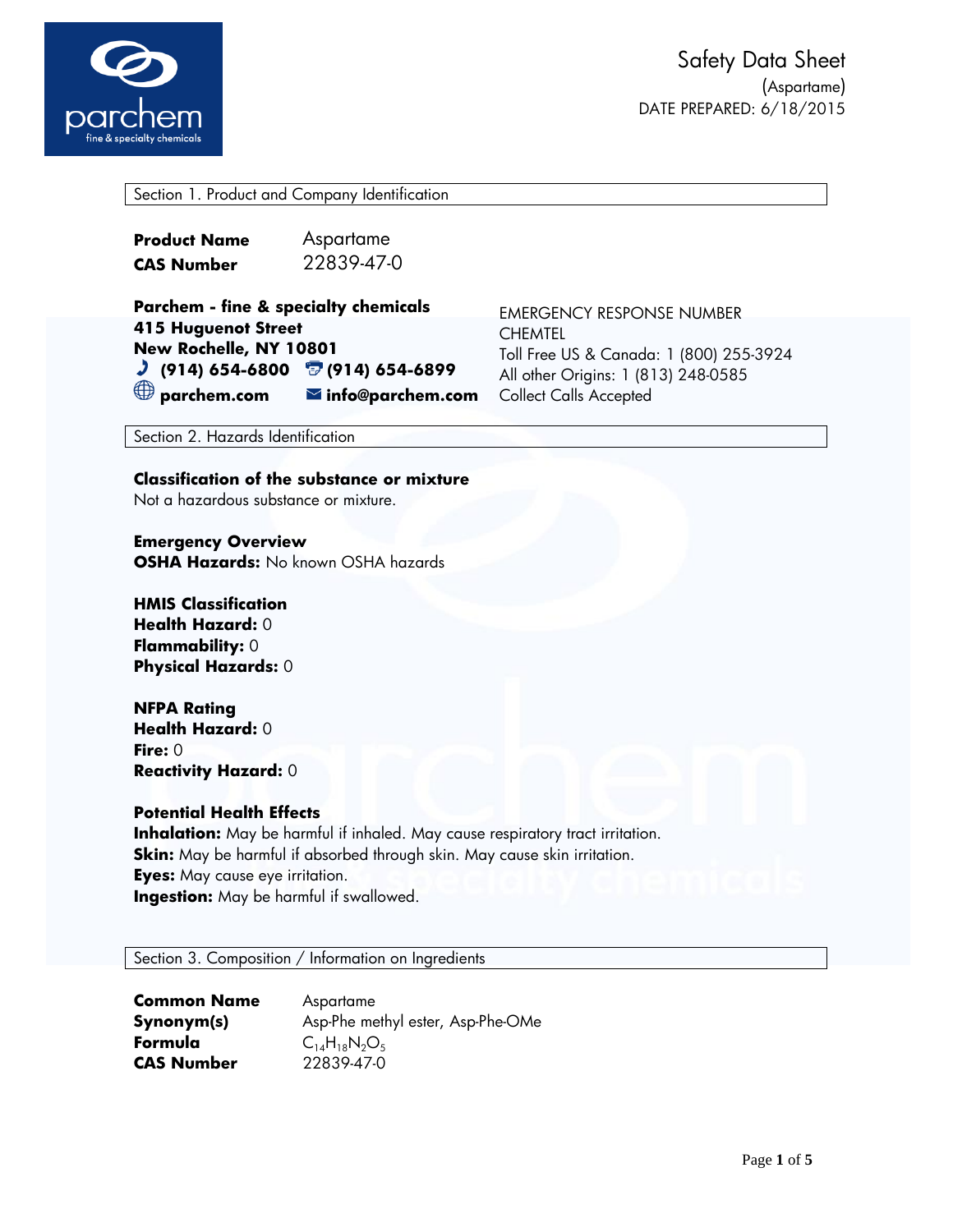

Section 4. First Aid Measures

**If Inhaled:** If breathed in, move person into fresh air. If not breathing give artificial respiration **In Case of Skin Contact:** Wash off with soap and plenty of water.

**In Case of Eye Contact:** Flush eyes with water as a precaution.

**If Swallowed:** Never give anything by mouth to an unconscious person. Rinse mouth with water.

Section 5. Firefighting Measures

**Flammable Properties**

**Flash Point:** No data available

**Ignition Temperature:** No data available

**Suitable Extinguishing Media:** Use water spray, alcohol-resistant foam, dry chemical or carbon dioxide.

**Special Protective Equipment for Fire-Fighters:** Wear self-contained breathing apparatus for firefighting if necessary.

Section 6. Accidental Release Measures

**Personal Precautions: Avoid dust formation.** 

**Environmental Precautions:** Do not let product enter drains.

**Methods for Cleaning Up:** Sweep up and shovel. Keep in suitable, closed containers for disposal.

Section 7. Handling and Storage

**Handling:** Provide appropriate exhaust ventilation at places where dust is formed. Normal measures for preventive fire protection.

**Storage:** Keep container tightly closed in a dry and well-ventilated place. Recommended storage temperature: 2 - 8°C

Section 8. Exposure Controls / Personal Protection

Contains no substances with occupational exposure limit values.

## **Personal Protective Equipment**

**Respiratory Protection:** Respiratory protection is not required. Where protection from nuisance levels of dusts are desired, use type N95 (US) or type P1 (EN 143) dust masks. Use respirators and components tested and approved under appropriate government standards such as NIOSH (US) or CEN (EU).

**Hand Protection:** For prolonged or repeated contact use protective gloves.

**Eye Protection:** Safety glasses

**Hygiene Measures:** General industrial hygiene practice.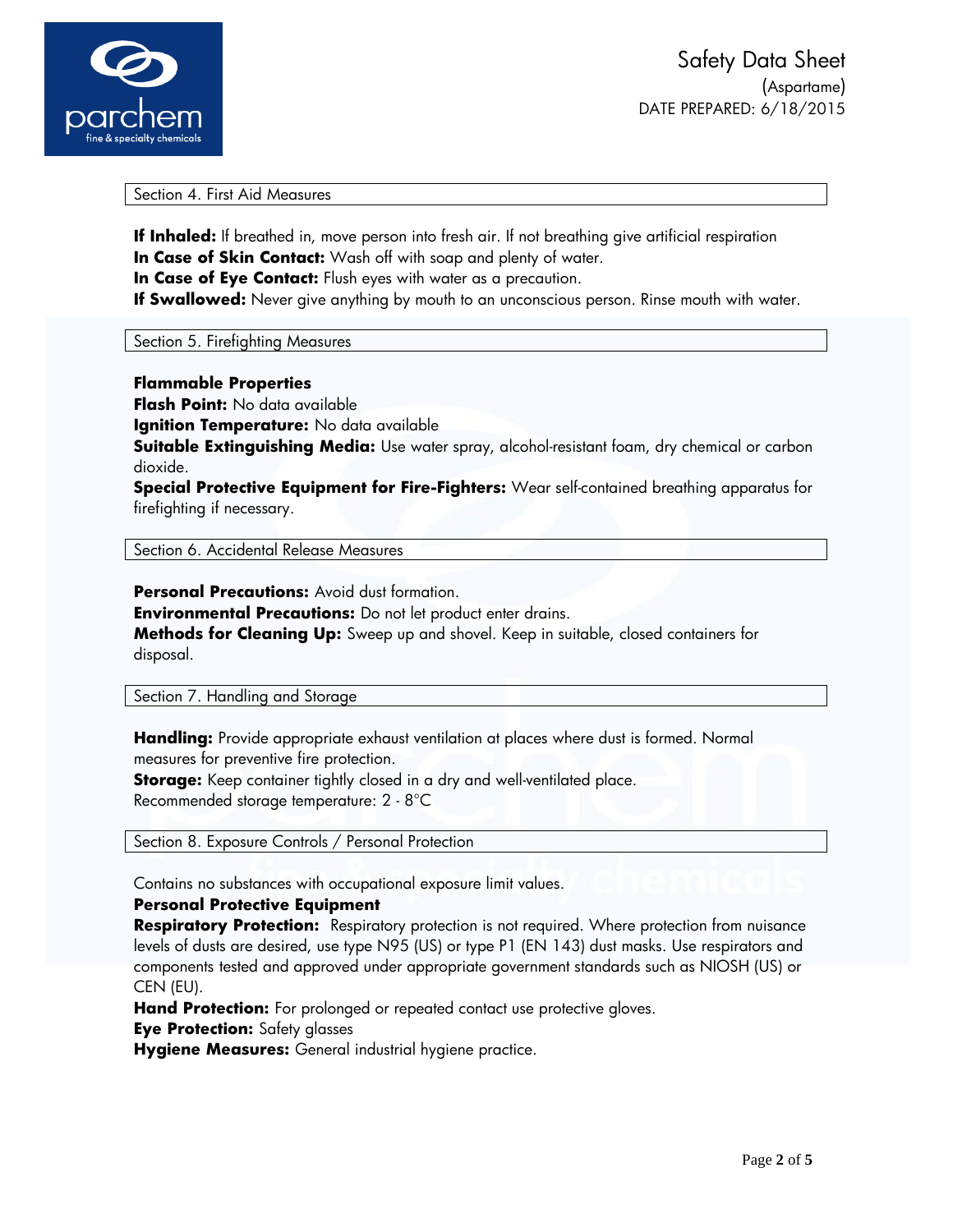

Section 9. Physical and Chemical Properties

#### **Appearance**

**Form:** solid

# **Safety Data**

**pH:** No data available **Melting Point:** 248 - 250°C (478 - 482°F) **Boiling Point:** No data available **Flash Point:** No data available **Ignition Temperature:** No data available **Lower Explosion Limit:** No data available **Upper Explosion Limit:** No data available **Water Solubility:** No data available

Section 10. Stability and Reactivity

**Storage Stability:** Stable under recommended storage conditions. **Materials to Avoid:** Strong oxidizing agents **Hazardous Decomposition Products:** Hazardous decomposition products formed under fire conditions. - Carbon oxides, nitrogen oxides (NOx)

Section 11. Toxicological Information

## **Acute Toxicity**

LD50 Oral - rat - > 10,000 mg/kg

**Irritation and Corrosion:** no data available

**Sensitization:** no data available

#### **Chronic Exposure**

**IARC:** No component of this product present at levels greater than or equal to 0.1% is identified as probable, possible or confirmed human carcinogen by IARC.

**ACGIH:** No component of this product present at levels greater than or equal to 0.1% is identified as a carcinogen or potential carcinogen by ACGIH.

**NTP:** No component of this product present at levels greater than or equal to 0.1% is identified as a known or anticipated carcinogen by NTP.

**OSHA:** No component of this product present at levels greater than or equal to 0.1% is identified as a carcinogen or potential carcinogen by OSHA.

## **Reproductive Toxicity - Rat - Oral**

**Effects on Newborn:** Weaning or lactation index (e.g., # alive at weaning per # alive at day 4). **Effects on Newborn:** Behavioral.

**Signs and Symptoms of Exposure:** To the best of our knowledge, the chemical, physical, and toxicological properties have not been thoroughly investigated.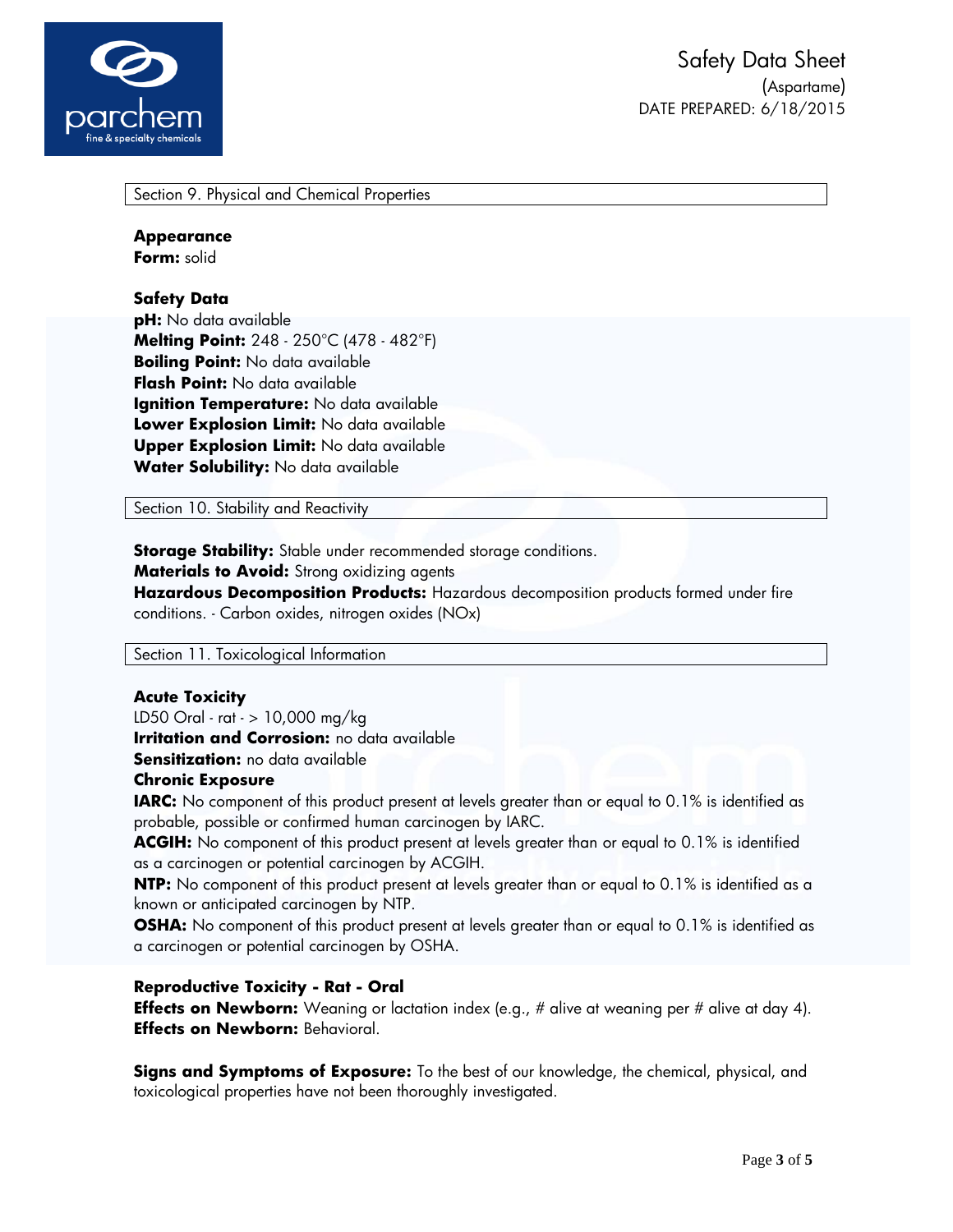

# **Potential Health Effects**

**Inhalation:** May be harmful if inhaled. May cause respiratory tract irritation. **Skin:** May be harmful if absorbed through skin. May cause skin irritation. **Eyes:** May cause eye irritation. **Ingestion:** May be harmful if swallowed. **Additional Information:** RTECS: WM3407000

Section 12. Ecological Information

**Elimination Information (Persistence and Degradability):** No data available **Ecotoxicity Effects:** No data available **Further Information on Ecology:** No data available

Section 13. Disposal Considerations

**Waste Treatment Methods:** Dispose of product and contaminated packaging in accordance with all local, state, and federal environmental control regulations.

Section 14. Transport Information

**DOT (US):** Not dangerous goods **IMDG:** Not dangerous goods **IATA:** Not dangerous goods

Section 15. Regulatory Information

**OSHA Hazards:** No known OSHA hazards

**DSL Status:** All components of this product are on the Canadian DSL list.

**SARA 302 Components:** SARA 302: No chemicals in this material are subject to the reporting requirements of SARA Title III, Section 302.

**SARA 313 Components:** SARA 313: This material does not contain any chemical components with known CAS numbers that exceed the threshold (De Minimis) reporting levels established by SARA Title III, Section 313.

**SARA 311/312 Hazards:** No SARA Hazards

**Massachusetts Right to Know Components:** No components are subject to the Massachusetts Right to Know Act.

**Pennsylvania Right to Know Components:** Aspartame, CAS-No. 22839-47-0

**New Jersey Right To Know Components:** Aspartame, CAS-No. 22839-47-0

**California Prop. 65 Components:** This product does not contain any chemicals known to State of California to cause cancer, birth, or any other reproductive defects.